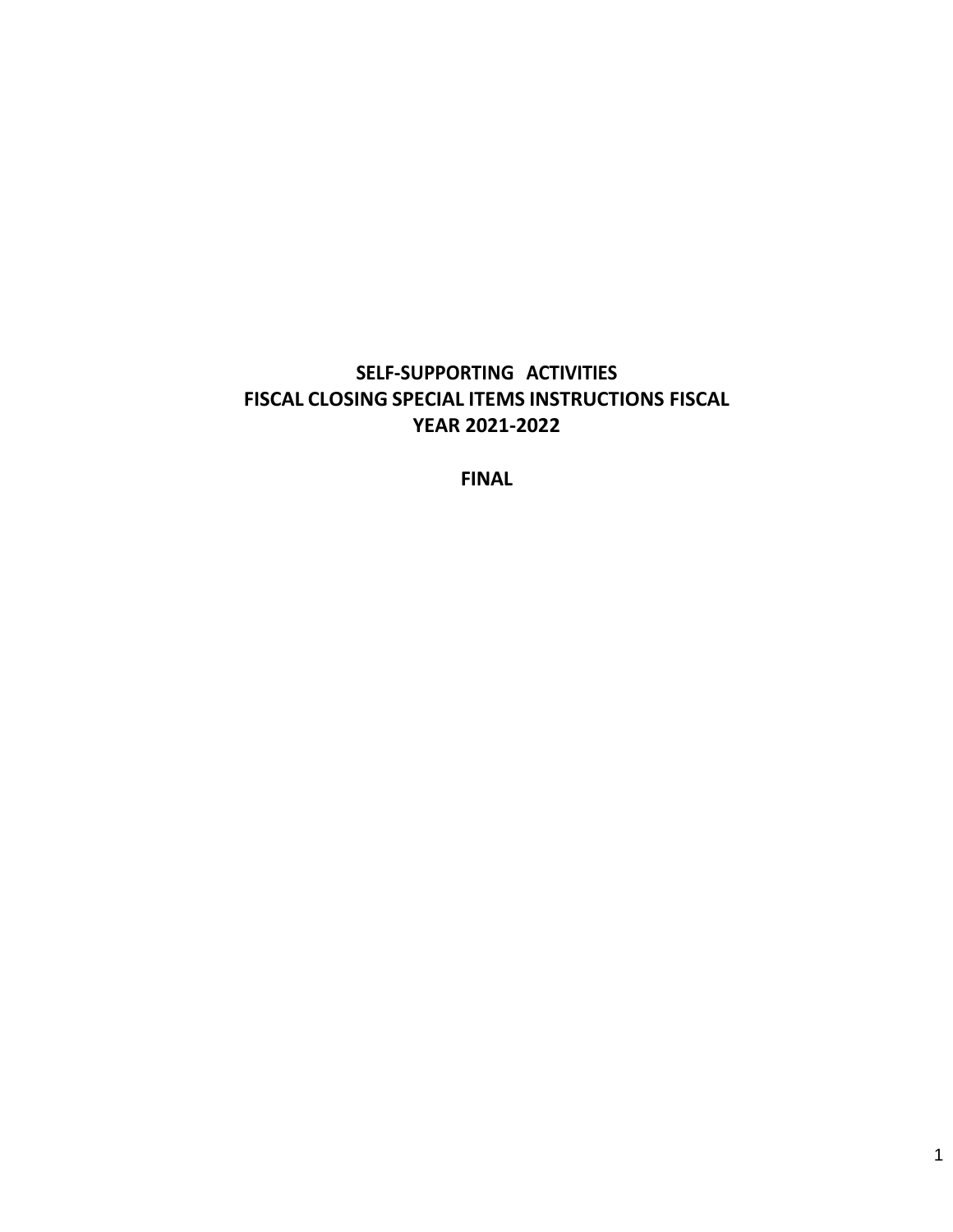# **Table of Contents**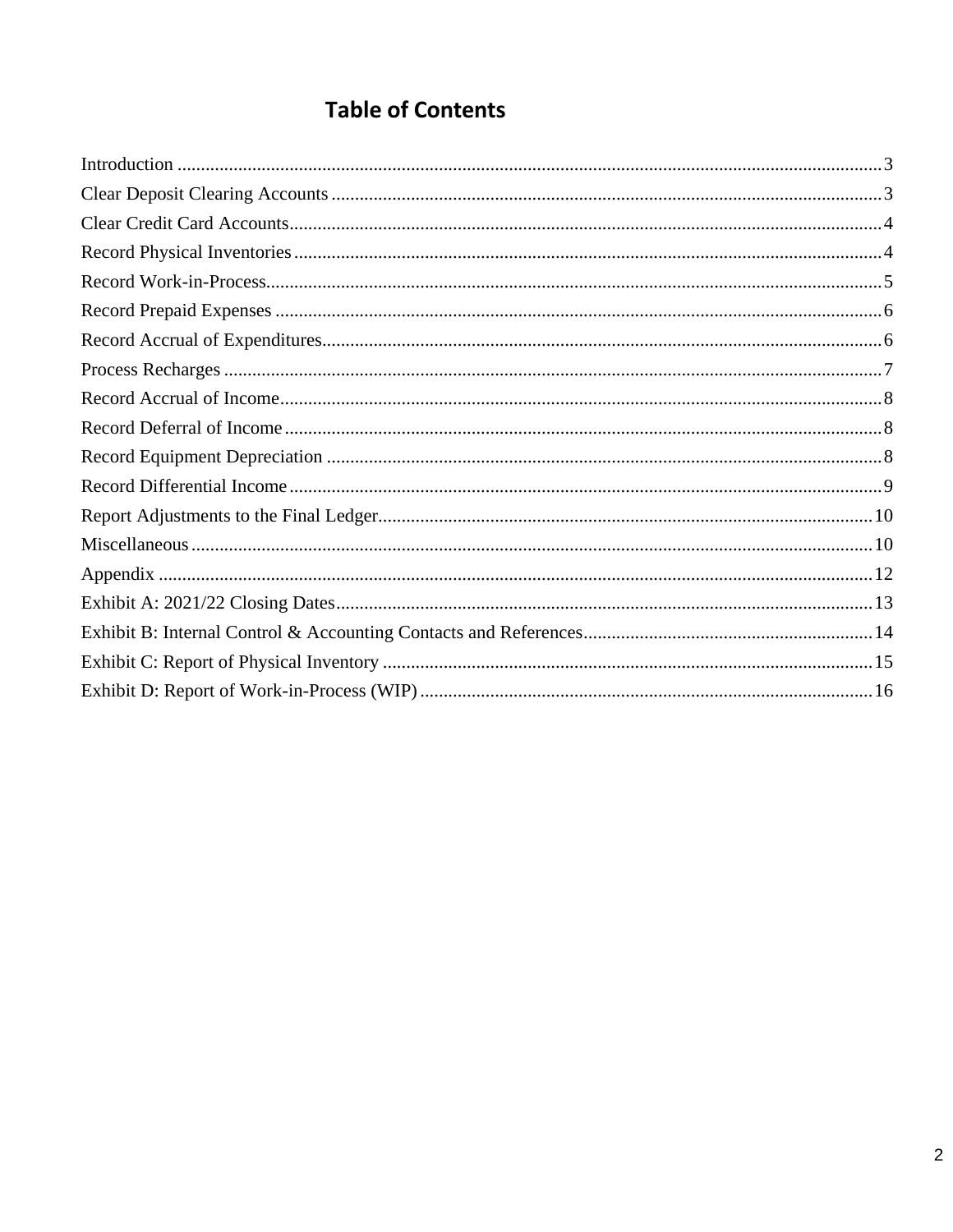#### **Introduction**

<span id="page-2-0"></span>Information on UCSD activities that sell goods/services to campus departments/units on a recharge basis or to individuals/entities on a "for-fee" basis can be accessed a[t Self Supporting Activities](https://blink.ucsd.edu/finance/accounting/SSA/) [Accounting & Transactions](https://blink.ucsd.edu/finance/accounting/SSA/)

The following are special closing instructions for recharge and other income producing activities, which may be required to follow in addition to instructions provided to the general campus (Fiscal Closing Instruction 2021- 2022)." Exhibit A – 2021/22 Closing Dates and Exhibit B – Internal Controls & Accounting Contacts and References are at the end of the document.

Summary of actions and deadlines for each section of this document:

- Clear Deposit Clearing Accounts submit a ticket to Financial Operations to claim unidentified payments and merchant receipts by July  $6<sup>th</sup>$
- Clear Credit Card Accounts submit a ticket to Financial Operations by July  $6<sup>th</sup>$
- Record Physical Inventories submit a year end reversing journal entry by July  $5<sup>th</sup>$
- Record Work-in-Process submit a year end reversing journal entry by July  $15<sup>th</sup>$
- Record Prepaid Expenses submit a year end reversing journal entry by July  $15<sup>th</sup>$
- Record Accrual of Expenditures *after July 8th* submit a year end reversing journal entry by July 15th
- Process Recharges Interdepartmental use recharge application by July  $6<sup>th</sup>$
- Process Recharges Intercampus use [Intercampus Recharge Request](https://support.ucsd.edu/services?id=sc_cat_item&sys_id=caea8c9cdbb1985006037a131f96191b) form by June 15<sup>th</sup>
- Record Accrual of Income submit invoices through PPM Contract Billing and Account Receivable modules by July  $6<sup>th</sup>$
- Record Deferral of Income submit a year end reversing journal entry by July  $15<sup>th</sup>$
- Record Equipment Depreciation use recharge application by July  $6<sup>th</sup>$
- Record Differential Income use recharge application by July  $6<sup>th</sup>$
- Report Adjustments to the Final Ledger submit a ticket to ICA by July 22 $^{nd}$

## **Clear Deposit Clearing Accounts**

<span id="page-2-1"></span>Departments should review their deposit clearing account balances to ensure that **any balance in the deposit clearing account at June 30 is zero by using the General Ledger Transactions Details** report at [Business Analytics](https://bah.ucsd.edu/)  [Hub,](https://bah.ucsd.edu/) click on Budget & Finance > General Ledger & Account Info. Panoramas tab > Run Report in UCSD-DSH General Ledger Panorama. For additional support[, Submit a Ticket](https://support.ucsd.edu/finance?id=sc_cat_item&sys_id=48a60e85dbbb8014dbd6f2b6af961999) to Financial Operations.

#### **Before subledger close, please complete the following:**

- 1) Process all Accounts Receivable Transactions by the end of the day July 6, 2022.
- 2) Confirm all Clearing Accounts have zero balances by July 6, 2022.

Refer to additional steps below*:* 

- For information on unclaimed payments, see article on [How to Claim Unidentified Payments \(wires, ACHs &](https://support.ucsd.edu/finance?id=kb_article_view&sys_kb_id=33b5a3471b9ec91048e9cae5604bcb02) [checks\) \(KB0032208\).](https://support.ucsd.edu/finance?id=kb_article_view&sys_kb_id=33b5a3471b9ec91048e9cae5604bcb02)
- <span id="page-2-2"></span>• For information on recording credit card revenue, see [How to Fill out a Merchant Receipt Template](https://support.ucsd.edu/finance?id=kb_article_view&sys_kb_id=378cd92d1bdac550506f64e8624bcbaa&sysparm_article=KB0032670) [\(KB0032670\).](https://support.ucsd.edu/finance?id=kb_article_view&sys_kb_id=378cd92d1bdac550506f64e8624bcbaa&sysparm_article=KB0032670)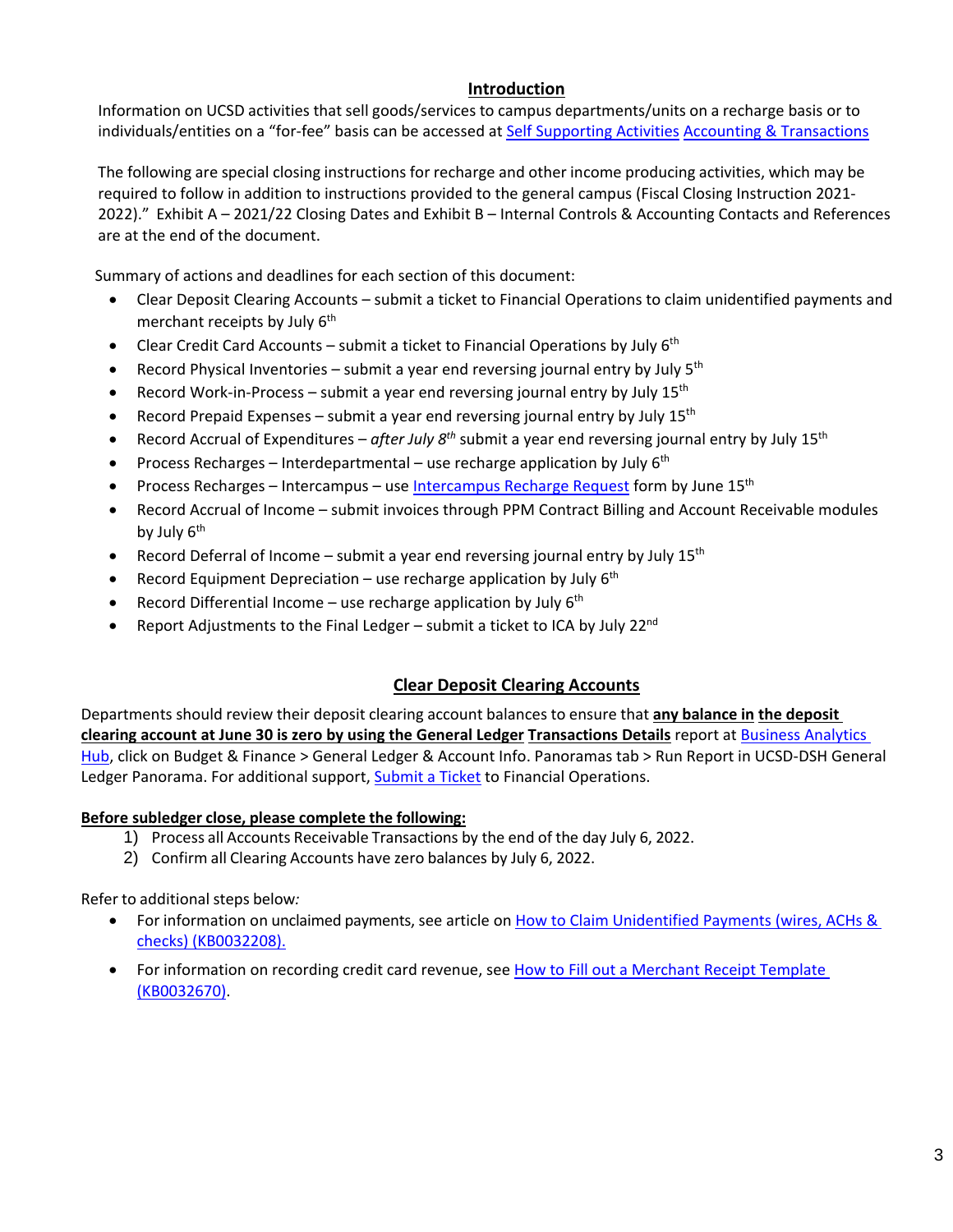## **Clear Credit Card Accounts**

All credit card activities must be cleared related to the prior fiscal year before COB (close of business) July 6, 2022.

- All credit cards transactions settled during Fiscal Year ending June 30 (which have been cleared by bank deposits posted in the clearing account by June 30) should result in a zero balance. These accounts cannot have ending 'credit balances. A 'credit balance' means that there is funding outstanding in the clearing account that has not been transferred to departmental revenue accounts.
- By July 6, 2022, Departments should review their account balances using the General Ledger Transactions Details report at [Business Analytics Hub,](https://bah.ucsd.edu/) click on Budget & Finance > General Ledger & Account Info. Panoramas tab > Run Report in UCSD-DSH General Ledger Panorama.
- Use Account 101030 in the GL and specific activity code related to the merchant account to determine the balance. If there is a balance, determine if the transaction is in process or if the transaction needs to be cleared and submit a ticket accordingly.
- For additional support, [Submit a Ticket](https://support.ucsd.edu/finance?id=sc_cat_item&sys_id=48a60e85dbbb8014dbd6f2b6af961999) to Financial Operations.

## **Record Physical Inventories**

<span id="page-3-0"></span>For Fiscal Year End, physical inventories are required for all activities that hold supplies or materials including:

- Sale to other activities, departments, or customers either "as is" or in altered form
- Direct consumption in rendering services or fabricating items for others on a charge basis

Complete the Report of Physical Inventory (Exhibit C) for items on hand on June 30. Departments that find it necessary to take their physical inventory before June 30 must:

- 1. Submit a transmittal with their Inventory showing the physical inventory value on the day(s) the inventory was taken
- 2. Report any increased value of items received after the physical inventory, but prior to July 1
- 3. Report any decreased value of items sold during the same period

Guidelines for Taking Inventory:

- **Valuation**: Normally inventory items are to be listed at invoice cost, including sales tax. If the current value of an item is less than the original cost, the current value should be used.
- **Shrinkage**: Inventory shrinkage refers to unrecorded decreases in inventory resulting from such factors as breakage, spoilage and theft.
- **Obsolete Items**: Obsolete items should be segregated from other items in the inventory report and listed at current value if less than cost, with a notation indicating the approximate cost.
- **Small Unit Value Items**: The value of inventory items held in large quantities with unit values of less than fifty cents, such as screws and cotter pins, may be estimated.
- **Inventory Method**: Under the Cost Accounting Standards (CAS) guidelines, the University is required to report the valuation method for taking inventories. The preferred method to use is FIFO (First In, First Out). If you are not using the FIFO method, please inform BFS-ICA at Service and Support <https://support.ucsd.edu/finance> prior to taking inventory.

By July 5, 2022, prepare a Journal Entry to record inventory:

- Credit side: The Entity-Financial Unit-Fund-Project where the cost of the inventory is recorded should be used as a credit side using expense account **520552 – Inventory Accruals.**
	- o Use expenditure account **for 520501 Inv Adj and Price Adj** to record shrinkage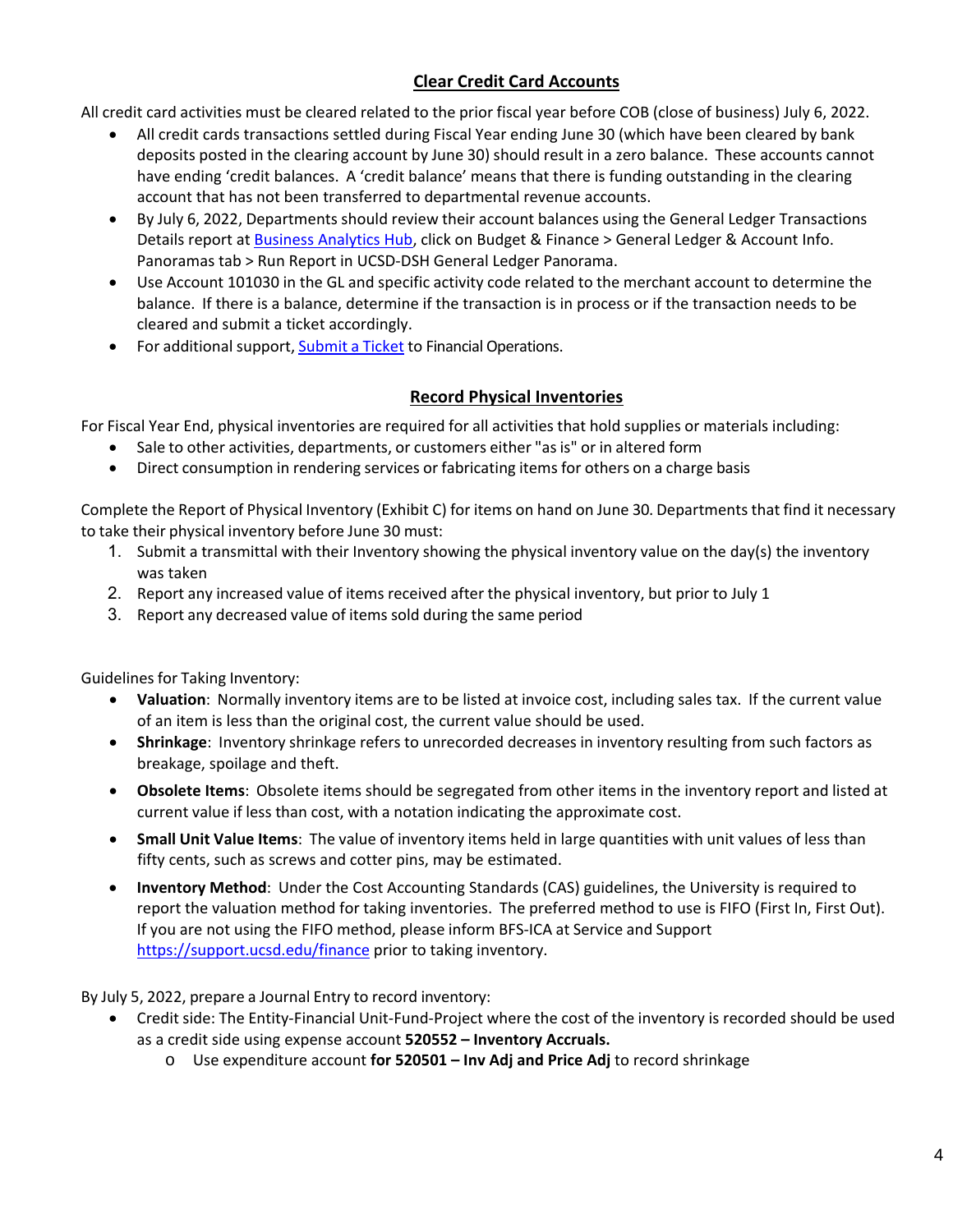- Debit Side:
	- o For Sales of Services activities and Other Income Producing Activities, the same chart string will be used for the debit side under account **136002- Inventories-Miscellaneous**
	- o For Auxiliary Enterprises (fund 11000) activities, use account **135000 Inventories-Auxiliaries**
	- o See examples in this section below
	- o Attachment: Attach a copy of the physical inventory report

Do not reverse the entry in 2022/23 (next fiscal year) until the new inventory is recorded. If you record your inventory monthly, you may do a reversing journal at June 30. See the Appendix for instructions on how to start a reversing journal entry.

Examples:

#### *To record FY21-22 inventory amount.*

|                | *Entity | *Fund | *Financial<br><u>Unit</u> | *Account | *Funct | *Program | *Location | *Project | *Activity | *InterEntity | *Future | *Future |
|----------------|---------|-------|---------------------------|----------|--------|----------|-----------|----------|-----------|--------------|---------|---------|
| <b>DEBIT:</b>  | 161xx   | L2100 | 70000xx                   | 136002   | 000000 | 000      | 000000    | 100xxxx  | 000000    | 00000        | 000000  | 000000  |
| <b>CREDIT:</b> | 161xx   | 12100 | 70000xx                   | 520552   | 000000 | 000      | 000000    | 100xxxx  | 000000    | 00000        | 000000  | 000000  |

#### *To reverse FY20-21 inventory amount.*

|                | *Entity | *Fund | *Financial<br><u>Unit</u> | *Account | *Funct | *Program | *Location | *Project | *Activity | *InterEntity* | *Future | *Future |
|----------------|---------|-------|---------------------------|----------|--------|----------|-----------|----------|-----------|---------------|---------|---------|
| <b>DEBIT:</b>  | 161xx   | 12100 | 70000xx                   | 520552   | 000000 | 000      | 000000    | 100xxxx  | 000000    | 00000         | 000000  | 000000  |
| <b>CREDIT:</b> | 161xx   | 12100 | 70000xx                   | 136002   | 000000 | 000      | 000000    | 100xxxx  | 000000    | 00000         | 000000  | 000000  |

Or you can make a two-line entry for the **difference** between what was recorded at 6/30/21 and the new inventory amount at 6/30/22**.** Example:

#### *To adjust inventory to reflect the FY21-22 inventory amount.*

|       |         |       | *Financial  |          |        |          |           |          |           |              | *Future | <u>*Future</u> |
|-------|---------|-------|-------------|----------|--------|----------|-----------|----------|-----------|--------------|---------|----------------|
|       | *Entity | *Fund | <u>Unit</u> | *Account | *Funct | *Program | *Location | *Project | *Activity | *InterEntity |         | -              |
| DR/CR | 161xx   | 12100 | 70000xx     | 136002   | 000000 | 000      | 000000    | 100xxxx  | 000000    | 00000        | 000000  | 000000         |
| CR/DR | 161xx   | 12100 | 70000xx     | 520552   | 000000 | 000      | 000000    | 100xxxx  | 000000    | 00000        | 000000  | 000000         |

<span id="page-4-0"></span>*\*DR = Debit and CR = Credit*

#### **Record Work-in-Process**

Activities, such as machine shops, illustration services, printing services and so on, which produce or fabricate items for sale, may have items in the production or fabrication process at June 30.

1. **Items in process** for Non-UC Customers which have not been invoiced through PPM Contract & Billing or the Accounts Receivable module must process a top-level journal entry by July 15, 2022. See the Appendix for instructions on how to start a reversing journal entry.

The value of work-in-process is the cumulative June 30 cost of labor provided to items in process and the cost of material used for items in process. Use template Exhibit D REPORT OF WORK-IN- PROCESS (WIP).

- 1. For non-UC customers
	- i. Credit: The Entity-Fund-Financial Unit-Account-Project\* is used to record the activity's revenue account **4xxxxx**
	- ii. Debit: The same chart string except use Account 136500-Service Dept-Work-In-Process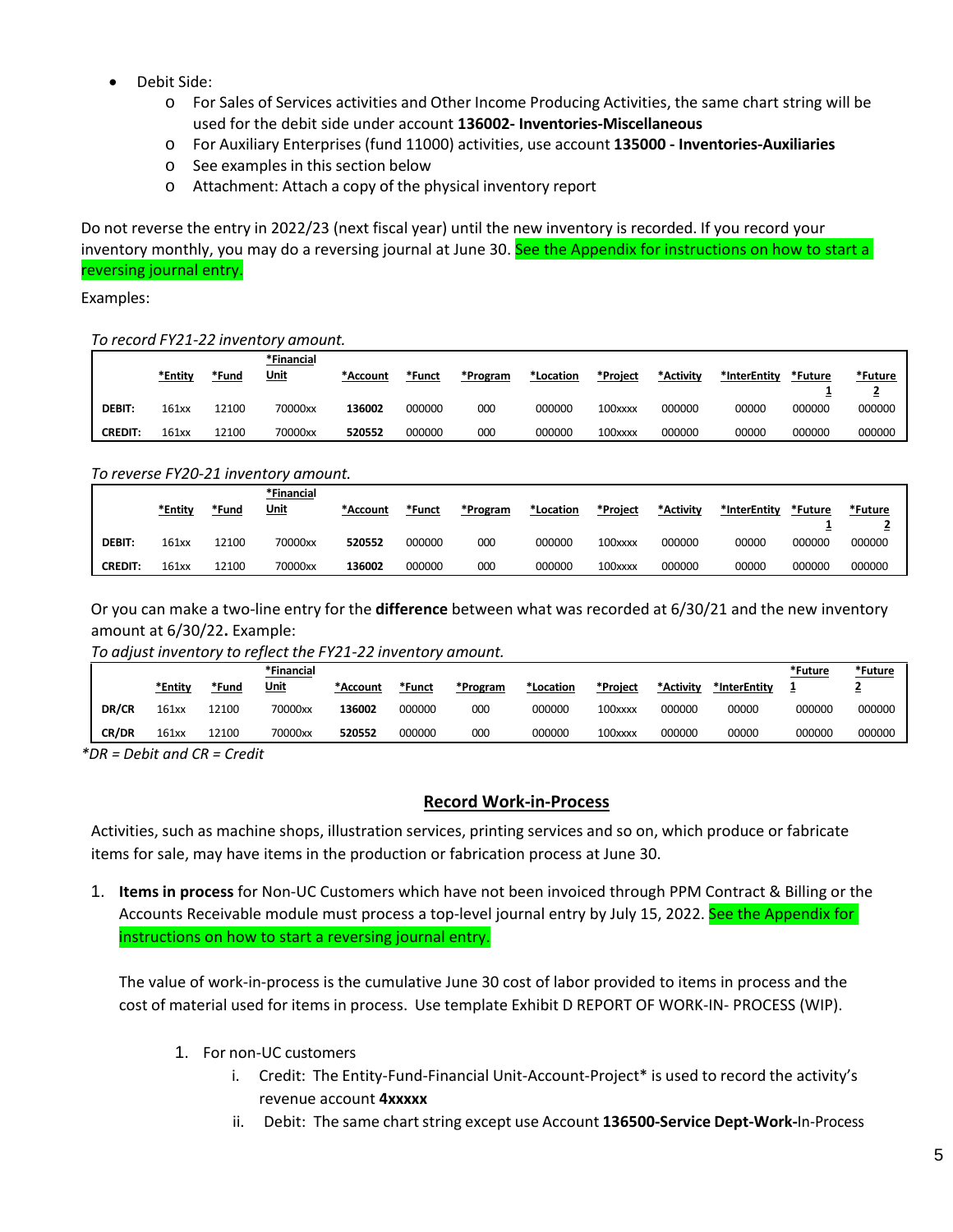#### 2. For UC Customers

- i. Credit: the GL recharge income account (not PPM expenditure type)
- ii. Debit: the same chart string except use Account **136500-Service Dept-Work-In- Process**

Example:

|               |         |       | *Financial  |          |        |          |           |          |           |              |           |           |
|---------------|---------|-------|-------------|----------|--------|----------|-----------|----------|-----------|--------------|-----------|-----------|
|               | *Entitv | *Fund | <u>Unit</u> | *Account | *Funct | *Program | *Location | *Project | *Activity | *InterEntity | *Future 1 | *Future 2 |
| <b>DEBIT</b>  | 161xx   | 2100  | 70000xx     | 136500   | 000000 | 000      | 000000    | 100xxxx  | 000000    | 00000        | 000000    | 000000    |
| <b>CREDIT</b> | 161xx   | 12100 | 70000xx     | 410600   | 000000 | 000      | 000000    | 100xxxx  | 000000    | 00000        | 000000    | 000000    |

#### **Record Prepaid Expenses**

<span id="page-5-0"></span>Prepaid expenses are costs incurred in the current fiscal year that may, entirely or in part, benefit the subsequent fiscal year or years.

- For example, if an annual maintenance contract was purchased for \$12,000 on May 1, 2022, two months of FY2021/22 benefit from the contract and ten months benefit FY2021/22.
- The \$10,000 which benefits FY2021/22 should be recorded as a prepaid expense on the June 2022 ledger.

Departments must complete a top-level reversing journal entry to record prepaid expenses on or before July 15, 2022. See the Appendix for instructions on how to start a reversing journal entry.

Debit to Sales and Services and Other Income Producing activities:

- For short term (up to 12 months) prepaid expenses, use Account **140001- Prepaid Exp-Short Term**
- For long term (longer than 12 months) prepaid expenses, use Account **171600- Prepaid Expenses Long Term**

Debit to Auxiliary Enterprises (fund 11000):

- For short term (up to 12 months) prepaid expenses, use Account **140004- Prepaid Expenses-Aux Ent-Short Term**
- For long term (longer than 12 months) prepaid expenses, use Account **171600- Prepaid Expenses Long Term**

|                |         | Example: |             |               |        |          |           |          |           |              |           |           |
|----------------|---------|----------|-------------|---------------|--------|----------|-----------|----------|-----------|--------------|-----------|-----------|
|                |         |          | *Financial  |               |        |          |           |          |           |              |           |           |
|                | *Entity | *Fund    | <u>Unit</u> | *Account      | *Funct | *Program | *Location | *Proiect | *Activity | *InterEntity | *Future 1 | *Future 2 |
| <b>DEBIT:</b>  | 161xx   | 12100    | 70000xx     | 140001        | 000000 | 000      | 000000    | 100xxxx  | 000000    | 00000        | 000000    | 000000    |
| <b>CREDIT:</b> | 161xx   | 12100    | 70000xx     | <b>5xxxxx</b> | 000000 | 000      | 000000    | 100xxxx  | 000000    | 00000        | 000000    | 000000    |

#### **Record Accrual of Expenditures**

#### <span id="page-5-1"></span>**Expenditure accruals represent the cost for goods and services received before July 1, but which have not yet been recorded in the June ledger.**

Recommended departmental actions before June 30:

- Minimize outstanding invoices within Oracle by having Requesters and Financial Unit Approvers review/approve assigned invoices/transactions as soon as possible; work with the AP team to resolve any invoice hold issues.
- Minimize outstanding transactions within Concur by adding charges to Expense Report(s), coding, and obtaining final approval no less than monthly.
- Invoices submitted via Payment Compass and Payment Requests via Services & Support should be received by Disbursements by or before **June 24, 2022**.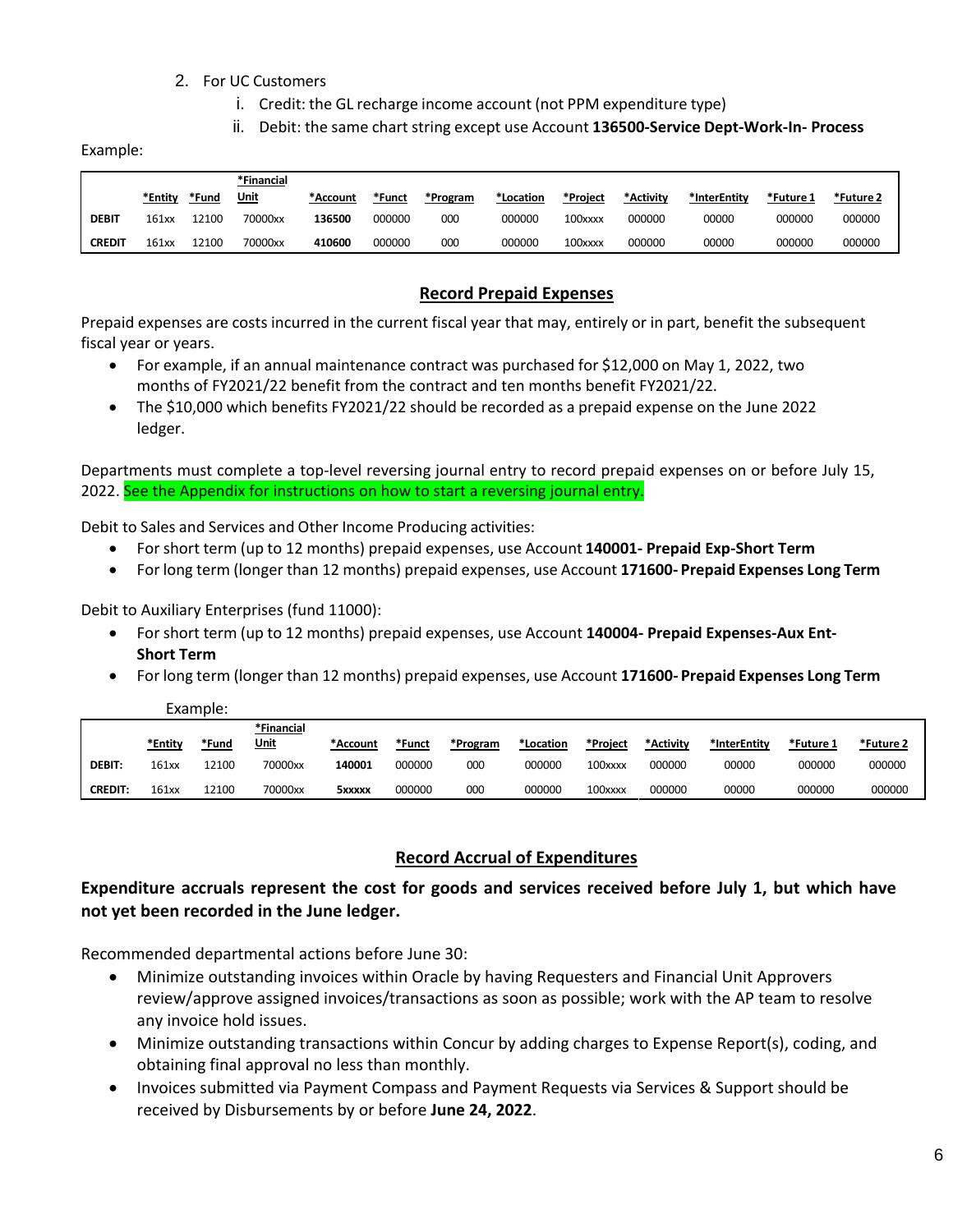• Concur travel expense reports, events and other reimbursement expense reports, gift card requests, and human subject payment requests should be received by the respective IPPS team with final department approval by or before **June 10, 2022** for FY2021/22.

IPPS central office posts AP expense accruals during every fiscal year end. The accrual entries are posted in the GL with project numbers for all AP invoices in Oracle by the AP June ledger cutoff date of July 8, 2022.

IPPS will accrue for expenses dated on or before June 30 including:

- Oracle AP invoices in the system that are not validated (not accounted to GL/PPM). This does not include invoices entered in payment compass that are not yet keyed into Oracle.
- Oracle AP invoices in the system that are validated but pending approval (not accounted to GL/PPM). This does not include invoices entered in payment compass that are not yet keyed into Oracle.
- Concur expense reports with Pcard or CTS card charges that are posted in Concur but not reconciled by card holders
- Concur cash advances that are assigned to travelers with trips that have not been completed or reconciled

Sales and Services Activities and Other Income Producing Units should only accrue for expenditures that have not yet entered the financial system as of July 8, 2022 and not accrued by IPPS.

- After the subledger closes on July 8, 2022, departments can query Oracle AP *manage invoices* screen to review invoices that have been imported into Oracle. Any invoice that has an invoice creation date after July 8, 2022 will not be accrued by IPPS.
	- o Tip: Within the *Manage invoices* screen, you should click the *Advanced* button to enable the *Add Fields* options to include creation date.
- Alternatively, departments can also review June ledger activity using the report Budget & Finance>UCSD-DSH Procure to Pay Panorama >Procure to Pay Transaction Inquiry at<https://bah.ucsd.edu/> to determine if there are any missing June invoices.

Departments must complete a top-level reversing journal entry to record accruals on or before July 15, 2022. See the Appendix for instructions on how to start a reversing journal entry.

The offset balance sheet account number is **200019 -Audited Vouchers Accts Payable** using the same chart string.

#### **Process Recharges**

#### <span id="page-6-0"></span>**Process Recharges - Interdepartmental**

An interdepartmental recharge reflects the sale, at approved rates, of goods or services by an approved activity to other departments/units.

- Recharges are processed via the recharge application (e.g., RMP App).
- The final day to process is July 6, 2022 (prior PPM subledger close).

#### **Process Recharges - Intercampus**

An intercampus recharge reflects goods or services OR an expense reimbursement by an activity to another UC campus (through Financial Control).

- Use th[e Intercampus](https://support.ucsd.edu/services?id=sc_cat_item&sys_id=caea8c9cdbb1985006037a131f96191b) Recharge Request form.
- The Department must complete the **final** fiscal year intercampus recharge processing on or before June 15, 2022.
- A Department that encounters a problem in meeting the deadlines should **immediately** submit Service and Support ticket at <https://support.ucsd.edu/finance> before June 14, 2022 (one day before the above deadline).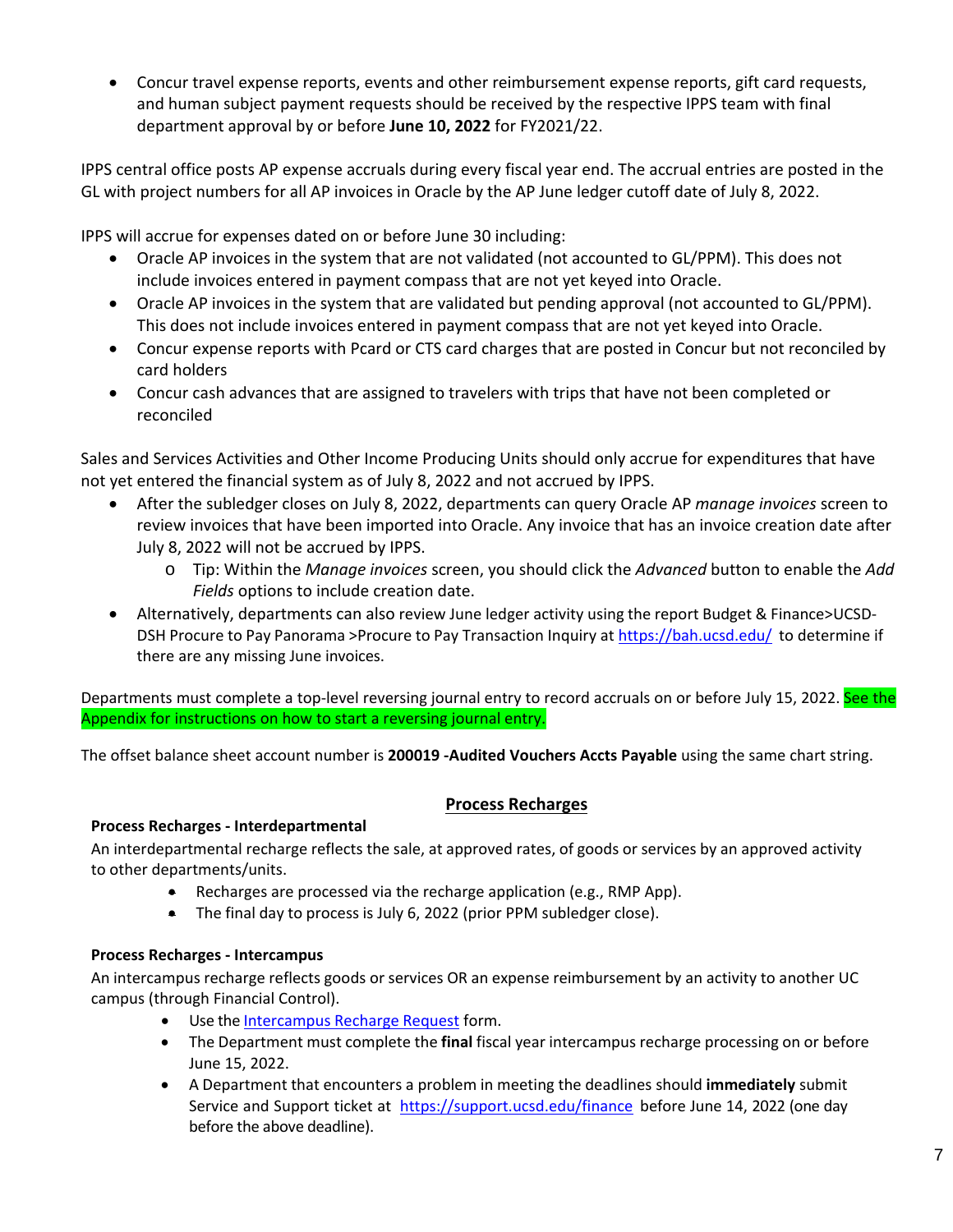#### **Record Accrual of Income**

<span id="page-7-0"></span>June Invoices must be submitted through PPM Contract Billing and Account Receivable on or before subledger close, July 6, 2022.

- *Note***:** For PPM and AR subledgers, the Event Completion Date must have a date entered in the current fiscal year if goods/services were provided on or before June 30.
- Events in or before June with an invoice date in June (or earlier) will be booked in June only IF the June period is open.
- Once the June subledgers are closed, even if the events are in June, it will post to July.

For guidance on creating invoices, see the article on [Creating a Billing Invoice](https://support.ucsd.edu/services?id=kb_article_view&sys_kb_id=b072a3561b708dd0b8d255b5604bcb83&sysparm_article=KB0032793) in PPM and Creating an Invoice in [Receivables.](https://support.ucsd.edu/services?id=kb_article_view&sys_kb_id=77cc0d761bf48514b8d255b5604bcbaf&sysparm_article=KB0032814)

## **Record Deferral of Income**

<span id="page-7-1"></span>During the current fiscal year, activities occasionally will receive and record income that relates to future periods.

- For example, during the current fiscal year a shop might receive \$10,000 to do a job for a non- UC entity, but not start work on the job until next fiscal year. A journal entry to record income in the proper fiscal year is required; this is referred to as deferred income.
- Please note that an activity having only recharge income should never have income to defer, since University policy permits recharging only when goods or service have been provided. **Recharging in advance of providing goods or services is not allowed.**
- For large jobs extending over several months, the policy does permit recharging job costs actually incurred to date.

Departments must complete a top-level reversing journal entry to record deferred income on or before July 15, 2022. See the Appendix for instructions on how to start a reversing journal entry.

For Sales and Services and other Income Producing activities, Account **223001- Unearned Rev Clearings Non-Aux,** should be credited.

For Auxiliary Enterprises(fund 11000), **Account 222000-Unearned Revenue** should be credited.

Example:

|               | *Entity | *Fund | *Financial<br><u>Unit</u> | *Account | *Funct | *Program | *Location | *Project | *Activity | *InterEntity | *Future 1 | *Future 2 |
|---------------|---------|-------|---------------------------|----------|--------|----------|-----------|----------|-----------|--------------|-----------|-----------|
| <b>DEBIT</b>  | 161xx   | 12100 | 70000xx                   | 410600   | 000000 | 000      | 000000    | 100xxxx  | 000000    | 00000        | 000000    | 000000    |
| <b>CREDIT</b> | 161xx   | 12100 | 70000xx                   | 223001   | 000000 | 000      | 000000    | 100xxxx  | 000000    | 00000        | 000000    | 000000    |

## <span id="page-7-2"></span>**Record Equipment Depreciation**

Activities which depreciate equipment must be processed on or before July 6 (prior to subledger close).

#### **Stepsto process Equipment Depreciation:**

- 1. Determine the depreciation amount using the depreciation schedule (use the depreciation sheet from the rate proposal as the template and include any adjustments that are applicable).
- 2. Process through Recharge Application by July 6, 2022.
- 3. On or before July 6, 2022**,** a depreciation schedule must be sent via electronic email to BFS-ICA at [SelfSupportAct@ucsd.edu.](mailto:SelfSupportAct@ucsd.edu)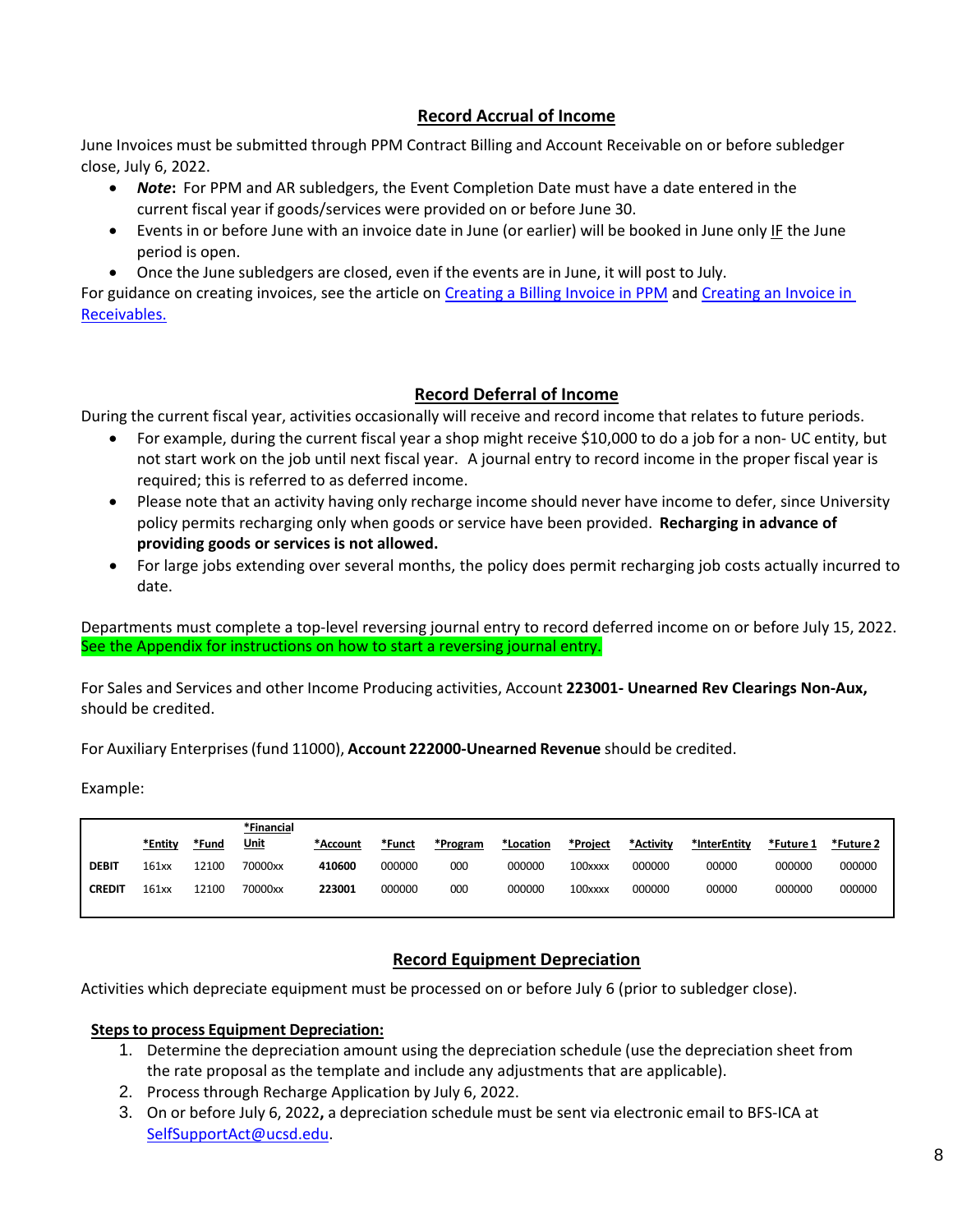## **Record Differential Income**

<span id="page-8-0"></span>Rates for sales made by Academic Support, Service Enterprise and similar self-supporting activities (in funds 12100, 12304, 12316 and 15006) to the general public must include an overhead rate factor unless the activity has an exemption approval from remitting the full Differential Income.

- Exemption is defined as an activity whose granting agency prohibits paying overhead.
	- Exemptions are final approved by the Vice Chancellor Chief Financial Officer.
- Consult the Financial Analysis Office for more details on exemptions.

In most cases, the overhead, a.k.a. Differential Income, is to be distributed in two parts:

- 1) To Central administration
- 2) To Departmental Support or to the Vice Chancellor responsible for the activity

#### Central Administration Differential Income

- A minimum of 11% assessed on revenues for overhead recovery must be included in all rates charged to external customers for on-campus central administration differential income.
- A minimum of 5% assessed on revenues for overhead recovery must be included in all rates charged to external customers for off-campus and Ship-Use activities central administration differential income.
- Effective 2020-21, no actions needed by units for the central administration differential income portion.
- Campus has been charging units the central administration differential income assessment a month in arrears at the Entity, Fund, Financial Unit, Function, and where applicable, Project, level using account code 773009- Campus Administrative Debit.

#### Department Support Differential Income

- Each Vice Chancellor area may also require a minimum Differential Income portion to be remitted to the Vice Chancellor responsible for the activity.
- Consult your Vice Chancellor's office for more information.

Recovery above these minimum differential income percentages will be retained by the generating department. Listed below in the tables are the standard Differential Income calculations.

|                                                             | <b>FULL DIFFERENTIAL INCOME CALCULATION</b> |  |  |  |  |  |
|-------------------------------------------------------------|---------------------------------------------|--|--|--|--|--|
|                                                             |                                             |  |  |  |  |  |
| <b>Calculation of On-Campus Full Differential Income</b>    |                                             |  |  |  |  |  |
| <b>Central Administration Portion</b>                       | Total Revenue x 11%                         |  |  |  |  |  |
| <b>Departmental Support Portion</b>                         | Total Revenue x 20.05%                      |  |  |  |  |  |
|                                                             |                                             |  |  |  |  |  |
| <b>Calculation of Off-Campus Full Differential Income</b>   |                                             |  |  |  |  |  |
| <b>Central Administration Portion</b>                       | Total Revenue x 5%                          |  |  |  |  |  |
| Total Revenue x 13%<br>Departmental Support Portion         |                                             |  |  |  |  |  |
|                                                             |                                             |  |  |  |  |  |
| <b>Calculation of Ship Use Full Differential Income</b>     |                                             |  |  |  |  |  |
| <b>Central Administration Portion</b>                       | Total Revenue x 5%                          |  |  |  |  |  |
| <b>Departmental Support Portion</b>                         | Total Revenue x 2.7%                        |  |  |  |  |  |
| MINIMUM DIFFERENTIAL INCOME CALCULATION*                    |                                             |  |  |  |  |  |
|                                                             |                                             |  |  |  |  |  |
| <b>Calculation of On-Campus Minimum Differential Income</b> |                                             |  |  |  |  |  |
| <b>Central Administration Portion</b>                       | Total Revenue x 11%                         |  |  |  |  |  |
| <b>Departmental Support Portion</b>                         | NA.                                         |  |  |  |  |  |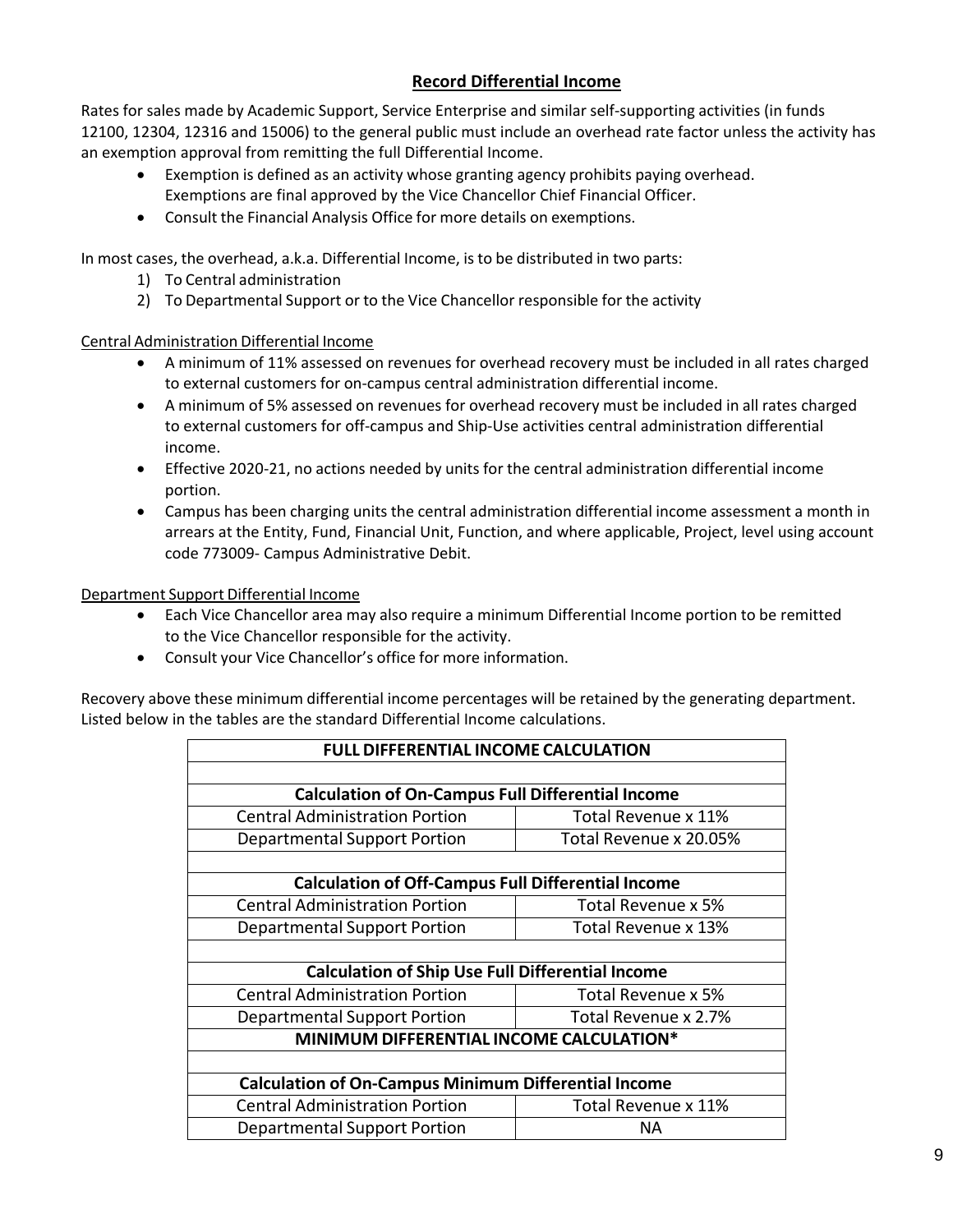| <b>Calculation of Off-Campus Minimum Differential Income</b> |                    |  |  |  |  |
|--------------------------------------------------------------|--------------------|--|--|--|--|
| <b>Central Administration Portion</b>                        | Total Revenue x 5% |  |  |  |  |
| <b>Departmental Support Portion</b>                          | ΝA                 |  |  |  |  |
|                                                              |                    |  |  |  |  |
| <b>Calculation of Ship Use Minimum Differential Income</b>   |                    |  |  |  |  |
| <b>Central Administration Portion</b>                        | Total Revenue x 5% |  |  |  |  |
| <b>Departmental Support Portion</b>                          | ΝA                 |  |  |  |  |

**\* Note**: The tables on minimum Differential Income distribution and calculation list only the minimum Differential Income that is required for Central Administration. Each Vice Chancellor area may also require a minimum Differential Income portion to be remitted to the Vice Chancellor responsible for the activity. Consult your Vice Chancellor's office for more information.

#### **Important Submission Dates:**

- For internal control and **audit** requirements, the final distribution for FY2021/22 Differential Income MUST be recorded on or before July 6 prior to subledger close.
- Activities must complete their on-line financial journal via RMP application to record Department Support Differential Income on or before July 6 prior to subledger close.
	- See article for guidance: [How to Process Transactions in the RMP Recharge Application](https://support.ucsd.edu/finance?id=kb_article_view&sys_kb_id=407385ab1bd10914b8d255b5604bcbe9)
- On or before July 5, 2022**,** a copy of the report of the distribution of FY2021/22 Department Support Differential Income must be sent via electronic email along with the submitted case number to BFS-ICA at [SelfSupportAct@ucsd.edu.](mailto:SelfSupportAct@ucsd.edu)

**\*Note:** SOM activities are assessed DI on a monthly basis by the VCHS Controller's Office and also Campus Budget Office (CBO) for the Campus portion. SOM activities will be reviewed if DI true-up journal is necessary for fiscal close. If you have any questions please contact VCHS Controller's Office [vchsfinman@ucsd.edu.](mailto:vchsfinman@ucsd.edu)

## **Report Adjustments to the Final Ledger**

<span id="page-9-0"></span>If a review of an activity's June final ledger shows **significant/material** recording **errors or omissions** that may impact UCSD Financial Statements, please notify and obtain your VC's business office approval; then [submit](https://support.ucsd.edu/finance?id=sc_cat_item&sys_id=48a60e85dbbb8014dbd6f2b6af961999) a [ticket](https://support.ucsd.edu/finance?id=sc_cat_item&sys_id=48a60e85dbbb8014dbd6f2b6af961999) to Internal Controls & Accounting describing the **errors or omissions** to on or before July 22, 2022 for review and potential adjustment.

## **Miscellaneous**

<span id="page-9-1"></span>1. Unrelated Business Income

For those activities that submit data for the Unrelated Business Income Tax reporting, please be aware that we will need information based on FY2021/22. It is recommended that, as time allows, you begin gathering the information previously provided as we will be requesting it by October 2022. We will send you a separate notice later in the year indicating the due date.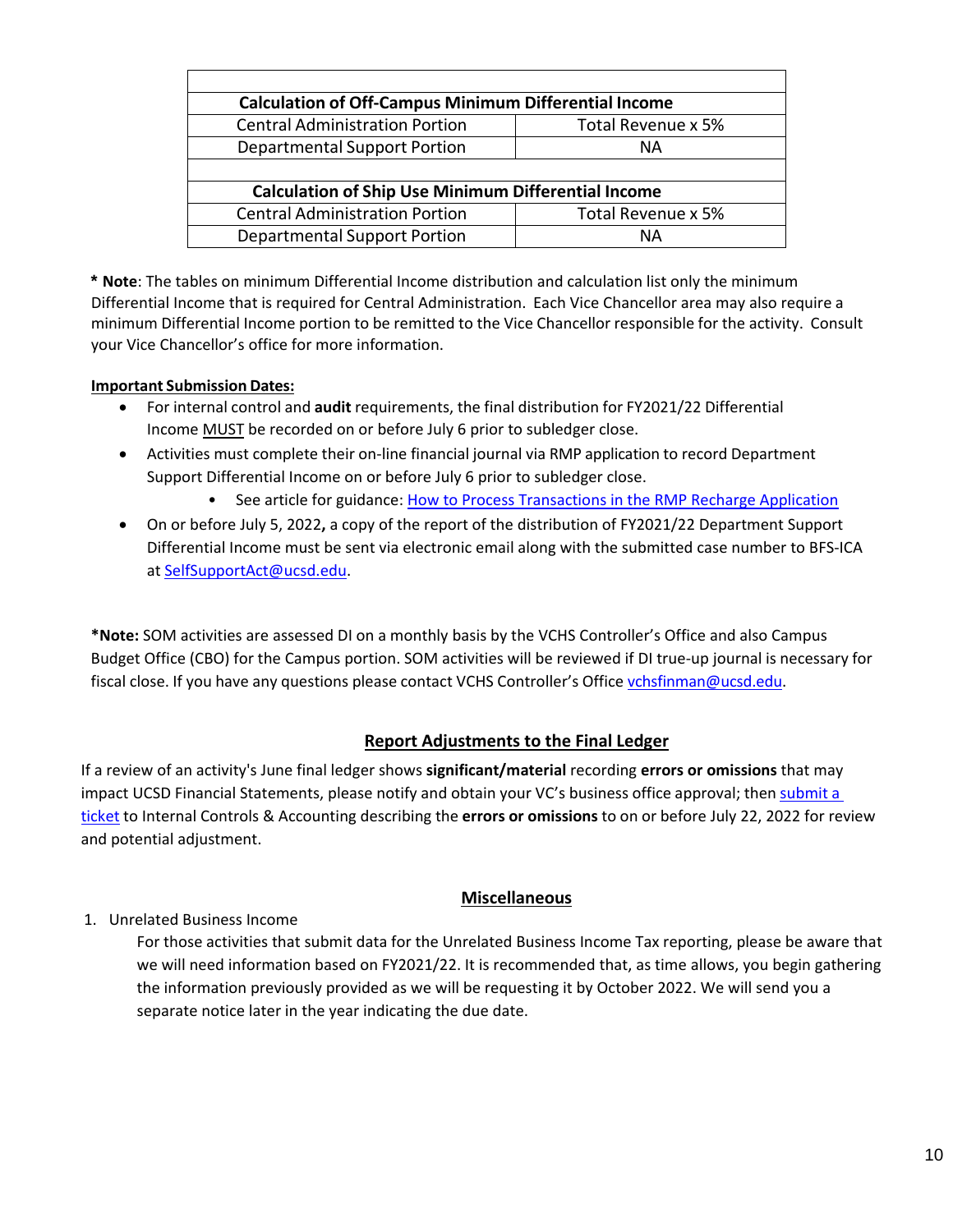#### 2. Intercollegiate Reporting for the NCAA

Please do not submit the NCAA report prior to Internal Controls & Accounting (ICA) approving the report. Also let ICA know the approximate date when the report will be ready. Please ensure that all entries are appropriately recorded in the ledger prior to the June final ledger close date. Contact ICA via submitting a Service and Support Ticket via<https://support.ucsd.edu/finance> on or before July 5, 2022, if you are experiencing problems with entries in the ledger.

#### 3. Editorship Funds

Editorship funds were established for professional journals. The funds cannot be used for editing service contracts. Please make sure to review the funds for compliance with policy.

#### 4. Corporate Sponsorships

In earlier years, we treated corporate sponsorships as additional income for conferences and other activities. A few years ago, UCOP determined that almost all corporate sponsorships are gifts. Please review the conference and similar funds for activities which should be recorded as gifts.

#### 5. ASSA Administrative Overhead

The ASSA Administrative Overhead is an assessment on select population Self Supporting Activities, processed by the Campus Budget Office. Effective fiscal year 2022/23, the rate assessed on revenues for Academic/Educational will remain at 3.4% while the rate for Auxiliaries will increase to 6.5%. The assessment is recorded in account code 773009- Campus Administrative Debit. For more information on the ASSA Administrative Overhead, please contact Alice Ku a[t ahyku@ucsd.edu.](mailto:ahyku@ucsd.edu)

#### 6. Equipment/Renewal and Replacement Funds

For activities with Renewal and Replacement Tasks (with DFFs fund under **163003 Equipment Clearing** and supplies and expenses related to equipment (accounts beginning with 5XXXXX). Any payroll (accounts beginning with 50XXXX, 51XXXX,) or travel (accounts beginning with 53XXXX) expenditures should be transferred to the operating task. Review operating task (with DFFs fund under 12100) to ensure that there are no expenditures for equipment. Any such expenditure should be transferred to the Renewal and Replacement task via cost transfer in PPM on or before July 6, 2022 (see [Cost Transfer Guide \(KB0033191\)](https://support.ucsd.edu/services?id=kb_article_view&sys_kb_id=b6b7cf541b1f0914506f64e8624bcbde) or Cost Transfer Best Practices - [Justifications and Consequences \(KB0033189\).](https://support.ucsd.edu/services?id=kb_article_view&sys_kb_id=eab0ca9c87a00118947a0fa8cebb3542)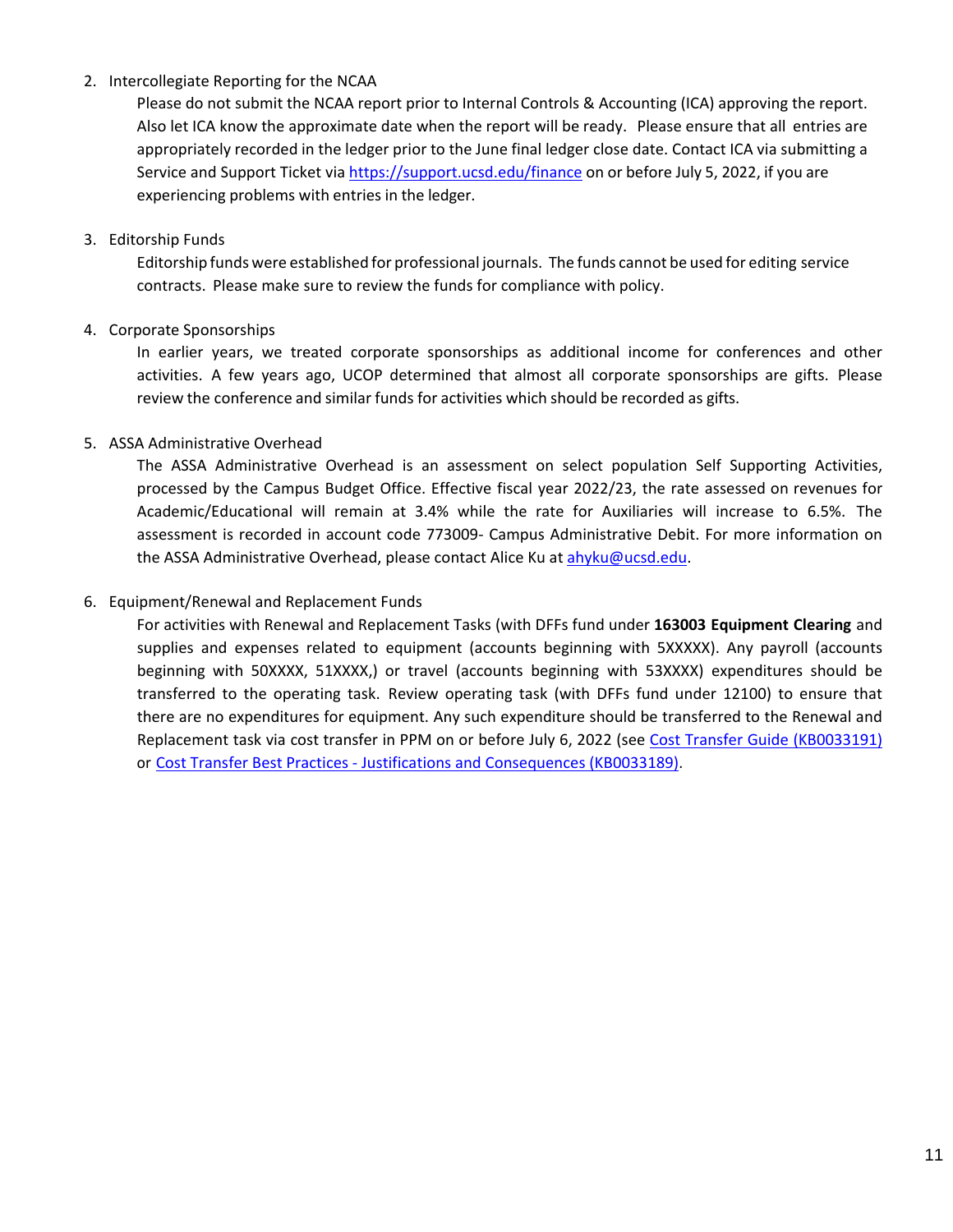## **Appendix**

<span id="page-11-0"></span>**How to process a regular journal entry (refer to article:** How to [Process](https://support.ucsd.edu/finance?id=kb_article_view&sys_kb_id=84aea0dd87114950947a0fa8cebb3569) a Journal Entry**):**

- 1. The Journal must have an accounting date of **June 30, 2022** even if prepared in July
- 2. **Accounting Period:** Select **Jun-22**, the June accounting period
- 3. **Category:** Select **Manual**. This journal should **not** auto-reverse

#### **How to process a reversing journal (refer to article: [How to Create a Fiscal Year End Reversing Journal Entry\)](https://support.ucsd.edu/finance?id=kb_article_view&sys_kb_id=e29160ea1b340114b8d255b5604bcbb5)**

To correctly reflect the expenditure in the current year, a top-sided entry can be done which will be reversed in July and the actual transaction should be completed via normal process in the appropriate subledger in July.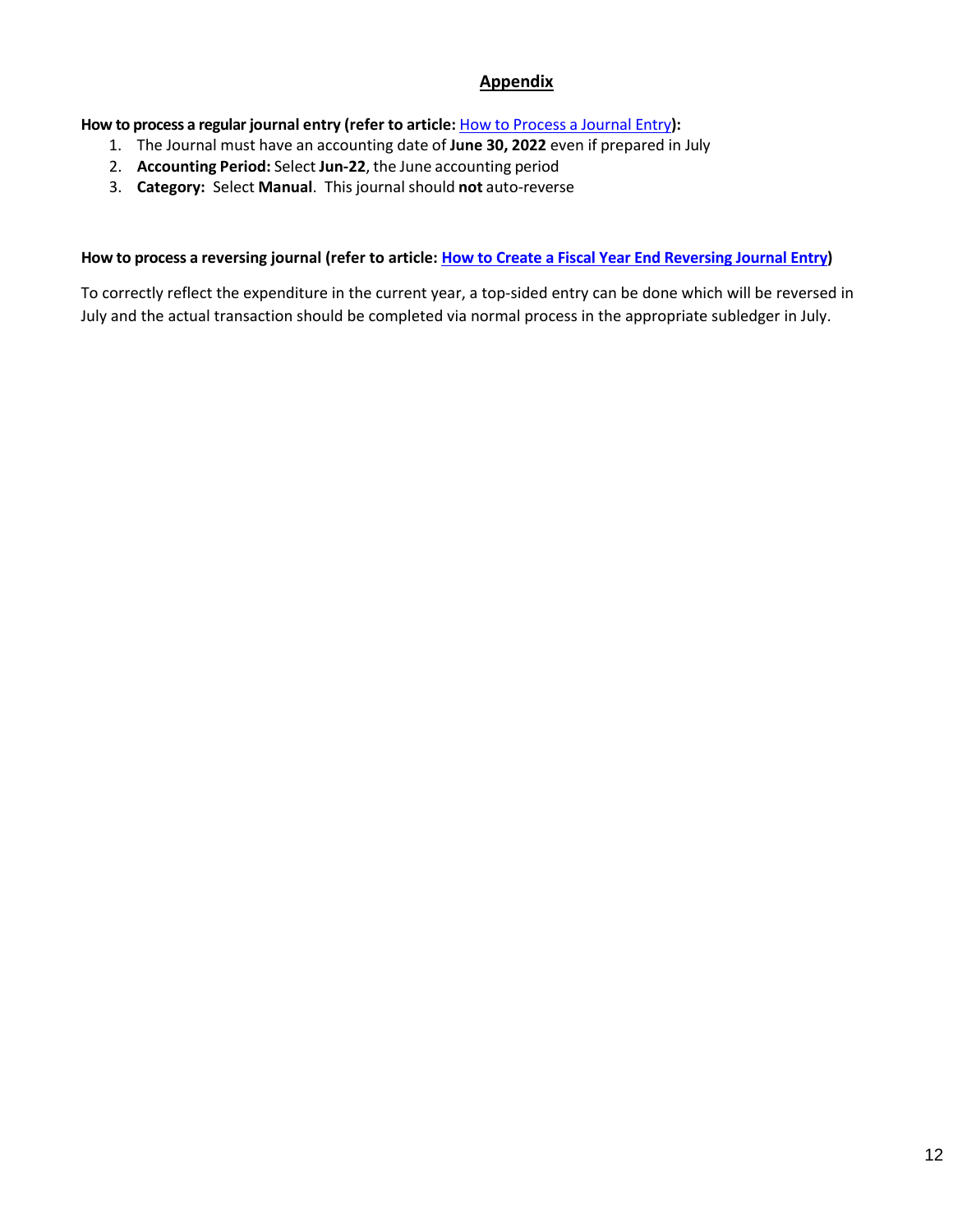#### **EXHIBIT A**

## **Exhibit A: 2021/22 Closing Dates**

<span id="page-12-0"></span>

| <b>DUE DATE</b> | <b>DEPARTMENTAL</b><br><b>ACTION</b>                                                                                                                                                             | <b>STEP</b>                                      |
|-----------------|--------------------------------------------------------------------------------------------------------------------------------------------------------------------------------------------------|--------------------------------------------------|
| Refer to Link   | Refer to Fiscal Closing 2021-2022: Departmental Action and Cutoff Dates                                                                                                                          | Overall                                          |
| $15$ -Jun       | Complete the final fiscal year intercampus recharge processing using Intercampus                                                                                                                 | Process Recharges -                              |
|                 | <b>Recharge Request form</b>                                                                                                                                                                     | Intercampus                                      |
| $30 - Jun$      | Take physical inventory                                                                                                                                                                          | <b>Record Physical</b>                           |
|                 |                                                                                                                                                                                                  | Inventories                                      |
| $5$ -Jul        | A copy of the depreciation schedule to BFS-ICA                                                                                                                                                   | Record Equipment                                 |
|                 |                                                                                                                                                                                                  | Depreciation                                     |
| $5$ -Jul        | A copy of the differential income distribution report attached in the General Ledger<br>Journal                                                                                                  | Record Differential Income                       |
| 5-Jul           | Complete inventory report and prepare the General Ledger Journal Entry                                                                                                                           | <b>Record Physical</b>                           |
|                 |                                                                                                                                                                                                  | Inventories                                      |
| 6-Jul           | Recharge Operations: For activities having significant work-in-progress, recharges for<br>work completed through June 30 should be included. PPM Unprocessed Errors must<br>be resolved this day | Various                                          |
| 6-Jul           | Ensure departmental credit card accounts are zero or debit balance, and ensure there<br>are no credit balances in credit card accounts                                                           | Clear Credit Card Accounts                       |
| 6-Jul           | Submission of transactions interfacing through Recharge Applications                                                                                                                             | Various                                          |
| 6-Jul           | Ensure departmental accounts are zero balance in deposit clearing accounts                                                                                                                       | <b>Clear Deposit Clearing</b>                    |
|                 |                                                                                                                                                                                                  | Accounts                                         |
| $15$ -Jul       | A copy of work-in-process jobs attached in the General Ledger Journal                                                                                                                            | <b>Record Work-in-Process</b>                    |
| $15$ -Jul       | A copy of prepaid expense report attached in the General Ledger Journal                                                                                                                          | <b>Record Prepaid Expenses</b>                   |
| $22$ -Jul       | Obtain VC business offices' approval; submit significant/material recording<br>errors/omissions that may impact UCSD financial statements for ICA's approval.                                    | Report Adjustments to the<br><b>Final Ledger</b> |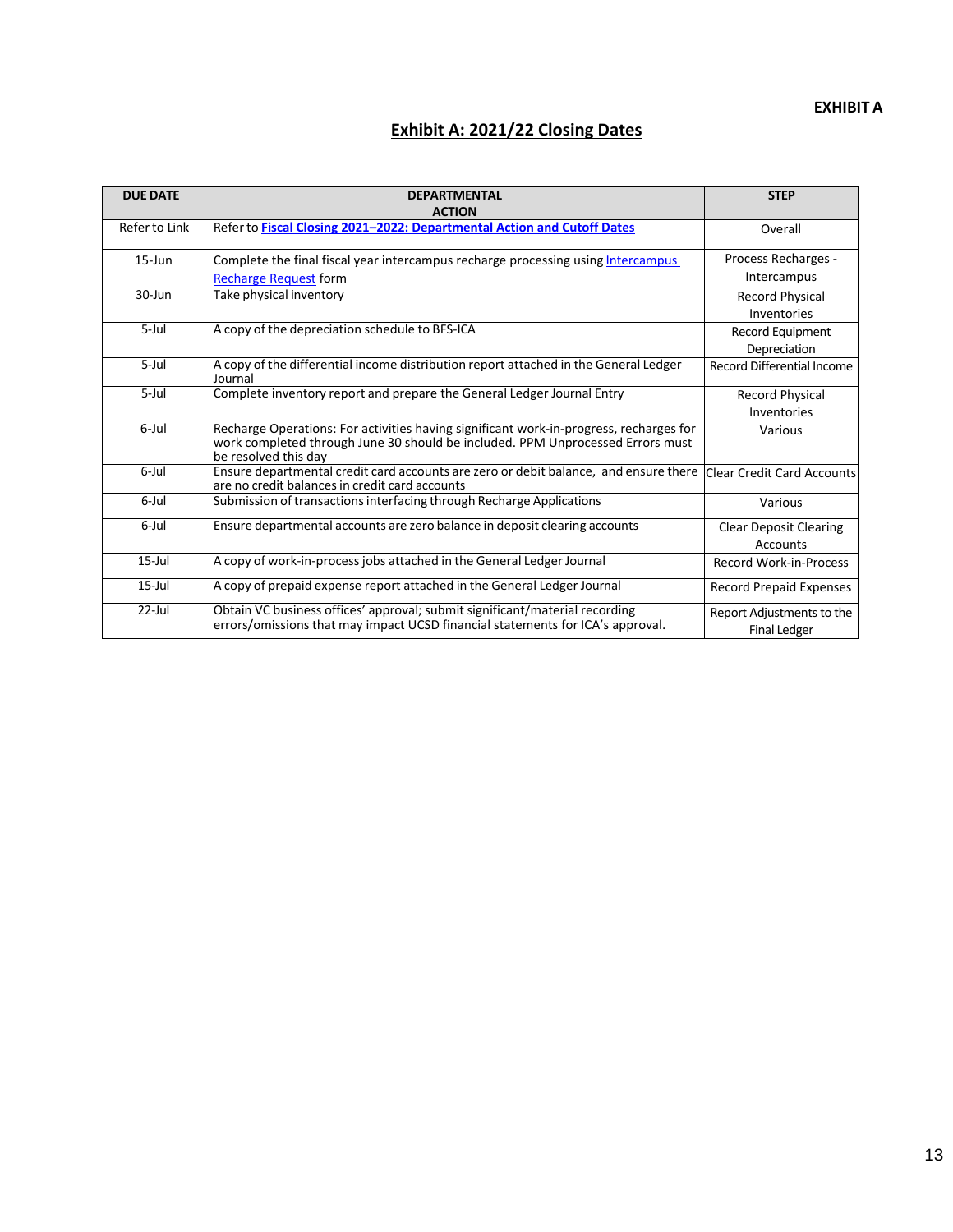## **Exhibit B: Internal Control & Accounting Contacts and References**

<span id="page-13-0"></span>

| VCAA, VC CFO, VCHS, VCMS,<br>VCRMP, VCSA Recharge and Other<br><b>Income Producing Activities</b>                                 | Contact ICA using Budget & Finance Support                   |
|-----------------------------------------------------------------------------------------------------------------------------------|--------------------------------------------------------------|
| Guidelines for Recharge and Other<br><b>Income-Producing Activities</b>                                                           | http://blink.ucsd.edu/finance/accounting/SSA/index.html      |
| <b>FISCAL CLOSING 2021-2022:</b><br>Overview                                                                                      | https://blink.ucsd.edu/finance/accounting/closing/index.html |
| Recharge and Other Income-Producing<br><b>Activities - Fiscal Closing Special Items</b><br>Instructions for Fiscal Year 2021-2022 | https://blink.ucsd.edu/finance/accounting/closing/index.html |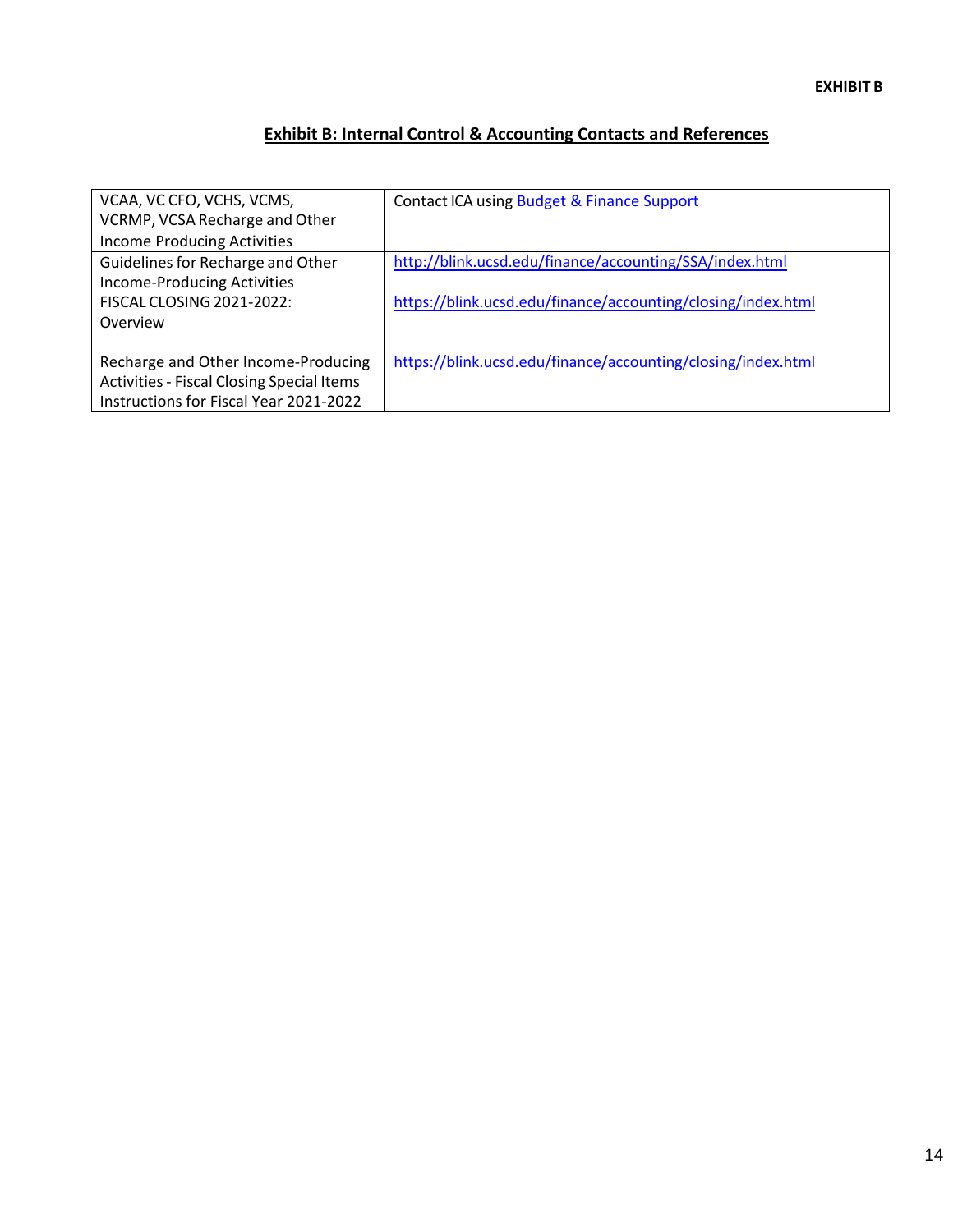#### **Exhibit C: Report of Physical Inventory**

<span id="page-14-0"></span>

| Department: |  |
|-------------|--|
| Preparer:   |  |
| Telephone:  |  |
| Email:      |  |

| <b>Part Number</b> | <b>Description</b> | Unit | <b>Unit Cost</b> | Quantity | <b>Extended Cost</b> |
|--------------------|--------------------|------|------------------|----------|----------------------|
|                    |                    |      |                  |          |                      |
|                    |                    |      |                  |          |                      |
|                    |                    |      |                  |          |                      |
|                    |                    |      |                  |          |                      |
|                    |                    |      |                  |          |                      |
|                    |                    |      |                  |          |                      |
|                    |                    |      |                  |          |                      |
|                    |                    |      |                  |          |                      |
|                    |                    |      |                  |          |                      |
|                    |                    |      |                  |          |                      |
|                    |                    |      |                  |          |                      |
|                    |                    |      |                  |          |                      |
|                    |                    |      |                  |          |                      |
|                    |                    |      |                  |          |                      |
|                    |                    |      |                  |          |                      |
|                    |                    |      |                  |          |                      |
|                    |                    |      |                  |          |                      |
|                    |                    |      |                  |          |                      |
|                    |                    |      |                  |          |                      |
|                    |                    |      |                  |          |                      |
|                    |                    |      |                  |          |                      |
|                    |                    |      |                  |          |                      |
|                    |                    |      |                  |          |                      |
|                    |                    |      |                  |          |                      |
|                    |                    |      |                  |          |                      |
|                    |                    |      |                  |          |                      |
|                    |                    |      |                  |          |                      |
|                    |                    |      |                  |          |                      |
|                    |                    |      |                  |          |                      |
|                    |                    |      |                  |          |                      |
|                    |                    |      |                  |          |                      |
|                    |                    |      |                  |          |                      |
|                    |                    |      |                  |          |                      |

**TOTAL**  $\begin{array}{|c|c|c|c|c|}\n\hline\n\text{---}\n\hline\n\text{---}\n\hline\n\text{---}\n\hline\n\text{---}\n\hline\n\text{---}\n\hline\n\text{---}\n\hline\n\text{---}\n\hline\n\text{---}\n\hline\n\text{---}\n\hline\n\text{---}\n\hline\n\text{---}\n\hline\n\text{---}\n\hline\n\text{---}\n\hline\n\text{---}\n\hline\n\text{---}\n\hline\n\text{---}\n\hline\n\text{---}\n\hline\n\text{---}\n\hline\n\text{---}\n\hline\n\$ 

Comments, if any: example and the comments of a state of the comments of a state of the comments of a state of the comments of the comments of the comments of the comments of the comments of the comments of the comments of